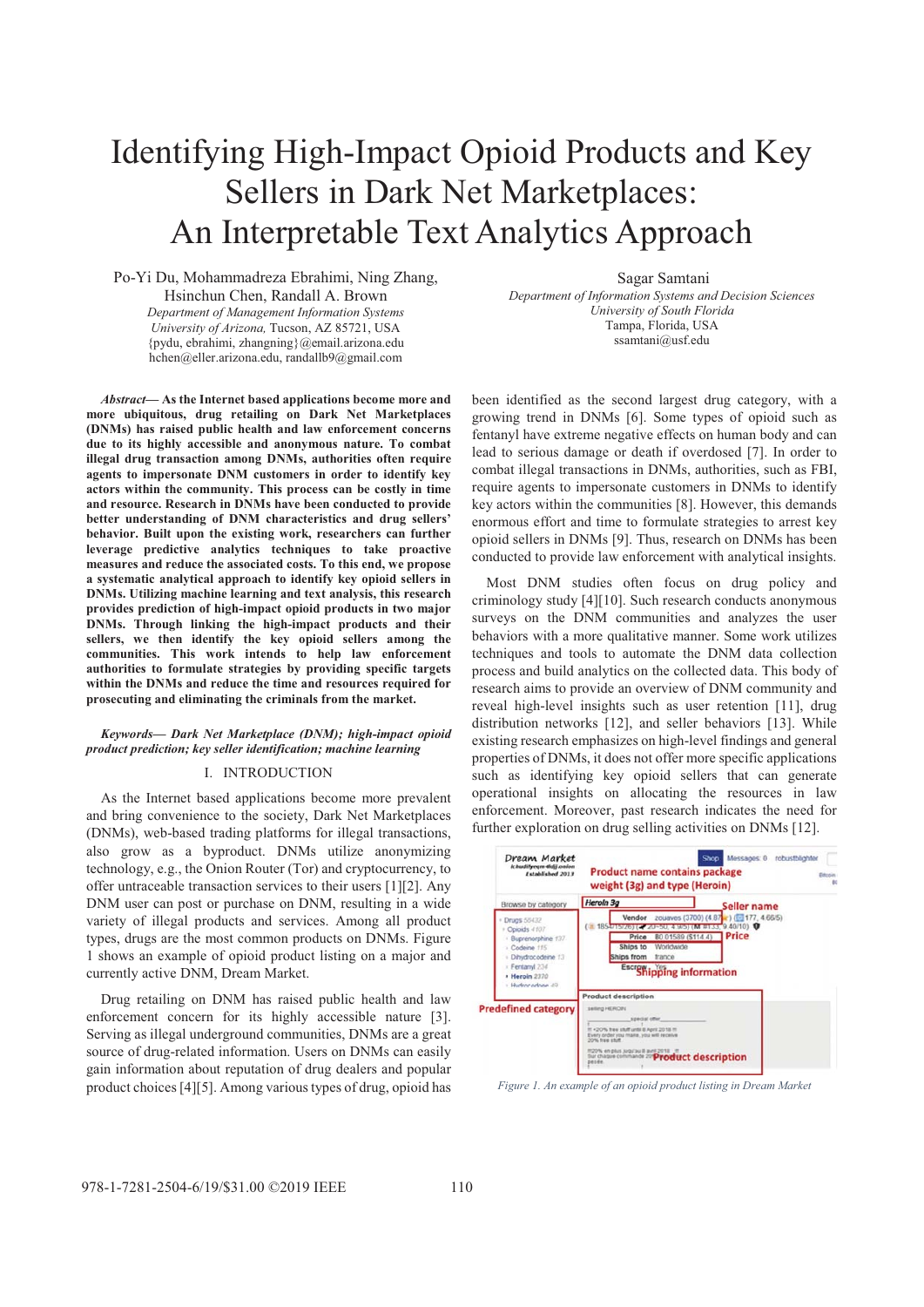Hence, this research is motivated to help reduce the time and resources for law enforcement in identifying specific targets who are worth investigation. To achieve this goal, we propose a systematic process leveraging Machine Learning (ML) techniques and text analytics of product listings offered on DNMs. Through this process we aim to predict the high-impact opioid product listings and identify their associated key opioid sellers in DNMs.

### II. LITERATURE REVIEW

To gain the background knowledge of existing DNM research and understand relevant techniques and methodologies, we review the following three areas of literature: 1) DNM characteristics and sellers' behavior, 2) common predictive analytics techniques, and 3) text analytics of product descriptions.

## *A. DNM Characteristics and Sellers' Behavior*

Existing studies have developed automated web crawlers and parsers to retrieve relevant information from DNMs [12] [14]. As a web-based transaction platform, DNMs contain information about two key components: products and sellers. However, the granularity of the information for each of these components varies for each DNM. As the majority of the DNMs do not display the quantity sold for any specific product, researchers resort to estimating the total sold quantity of each item by the number of the user reviews for that product [13]. DNMs also follow general economic rules. Extant research reveals the relationship between demand and trades. That is, most of the drug trades on DNMs take place at where the demands exist, and it largely refers to the United States [14].

Some studies focusing on drug trafficking aim to identify the characteristics of drug distribution networks. Most sellers on DNMs focus only on one market and had only one unique identifier (e.g., ID or PGP). Also, sellers are typically specialized in selling certain drug types. Doing so helps them to create their own drug distribution network and build up their reputations. With stable distribution network and good reputation, sellers are able to secure their businesses while retaining the customers at the same time [12]. Given the results from past DNM research, it appears the U.S. is currently the biggest market of DNMs drug transaction. Within this market, drug sellers on DNMs tend to construct their distribution network and establish reputation. Such findings justify the needs of further exploration of drug sellers' behavior on DNMs. Researchers identify the wholesale activity for opioid on the DNMs. With significant discounts, sellers are able to make an inventory closeout to reduce the amount of drug product in hand [13]. 90% of the drug products on DNMs are sold within five months, and 70% of the sellers on DNMs become inactive after five months [11]. The ones who remain active might be due to the success of their businesses.

As existing works provide a general overview of drug selling activities on DNMs, most of the analysis are in a more descriptive manner, generating insights that are more reactive for the authorities. To provide proactive insights, quantitative and automated predictive analytics techniques can be leveraged.

## *B. Predictive Analytics Techniques for Security Applications*

Predictive analytics has been widely used to forecast the value of a variable of interest in security applications [15]. ML has emerged as one of the most efficient techniques in predictive analytics [16][17]. ML model's 'flexibility' and 'interpretability' are two general criteria for determining the best model that suits the application [16]. Flexibility refers to the amount of possible variations a model can create; it usually correlates with model's 'accuracy.' Interpretability represents the degree of how well the model can be logically explained. A higher flexibility often leads to a lower interpretability of a model [16]. In security applications, a "good" model often needs to have a high interpretability as well as a high accuracy. Figure 2 summarizes popular ML models in terms of flexibility and interpretability.



*Figure 2. Relationship of model interpretability and flexibility for selected ML models (Adapted from [16] with minor changes).* 

The risk of 'overfitting' is another property that needs to be considered when choosing a ML model in security applications. A model with higher flexibility tends to suffer more from overfitting, especially when the data volume is not large enough [16]. Powerful ML models that have been widely used in security include Support Vector Machine (SVM), Neural Network (NN), and Decision Tree (DT). Past research utilizes SVM to categorize products on DNM, providing a better granularity of product information [18]. NN has been used in security-related research such as key actor identification [19]. DT has been leveraged to successfully classify user generated content in security-related applications [20]. To inform our model selection, we assess these common models based on the three mentioned criteria: interpretability, flexibility, and overfitting.

Despite the common usage of SVM as a predictive model in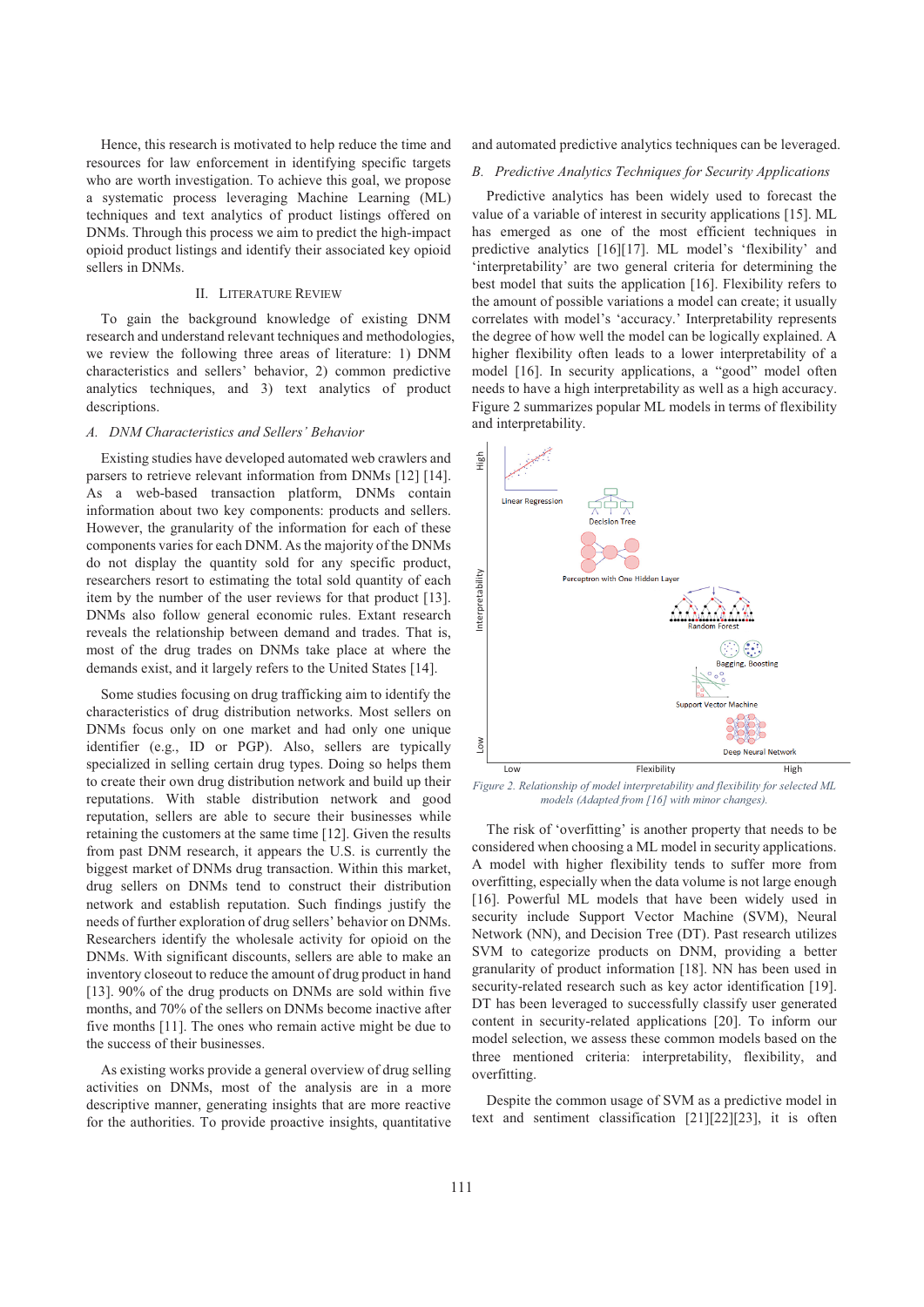associated with a low interpretability, and may overfit the training set if complex feature transformations are applied [17]. Neural Network, the basis of deep learning algorithms, is another powerful ML model. NN is capable of capturing complicated patterns, leading to excellent performance if the right hyperparameters are given [17]. Nevertheless, due to its complex network topology, NN may easily overfit the training data, and has such a low interpretability that is often referred as a "black box". Decision Tree, on the other hand, has moderate interpretability and flexibility. DT uses a tree-like structure containing nodes and leaves, making the prediction in a stepby-step manner. However, DT also overfits the training data when too many nodes are given. Moreover, due to moderate flexibility, DT does not provide the best performance. To address these issues, variants of DT that use aggregation can be leveraged. These variants often refer to Random Forest (RF) and Gradient Boosted Machine (GBM) [17]. RF and GBM are suitable for different occasions, largely depending on the performance of a plain DT. With the random property, RF is more suitable to be applied when the plain DT is a strong classifier [17] [24]. In contrast, when the plain DT is a weak classifier, GBM is often more desirable [17][25].

In this research, in order to provide law enforcement authorities with proactive insights, a model with high interpretability and moderate flexibility can be more useful than a model with high flexibility but low interpretability, as the knowledge of the decision process can help the authorities gain intuition towards high-impact product and seller identification.

## *C. Text Analytics of Product Listings*

 Besides ML models, textual features also provide important insights in predictive analytics. Past studies have shown the effect of textual information on the conversion rate (i.e., the percentage of visitors who buy a product) of online shopping sites [26]. As a form of online shopping services, DNMs contain tremendous amount of textual information in the form of product listings descriptions. To generate such textual features in a systematic process, Latent Semantic Analysis (LSA) has been shown to be successful in retrieving relevant information from text. The core notion of LSA is to reduce text documents into several orthogonal linear combinations of feature values. The feature values are commonly calculated as the term frequency (in bag-of-word) or term frequency-inverse document frequency (tf-idf) scores. The latter generally outperforms the former due to the normalization of document frequency [27][28].

#### III. RESEARCH GAPS AND QUESTIONS

Past research explores the general DNM characteristics and drug sellers' behavior, establishing the foundation of DNM research. However, it mostly treats all types of drug as a whole, and did not focus on specific types, such as opioid. Also, it is more reactive and do not leverage predictive analytics to identify high-impact products or key sellers to provide proactive insights. Based on these gaps, the following research questions are proposed:

- How to predict high-impact opioid products in a systematic manner?
- How to identify key opioid sellers based on the prediction results?

#### IV. RESEARCH DESIGN

Our study is designed with four major components, namely Data Collection, Opioid Listing Filtering, Feature Extraction, and Modeling and Analysis. Figure 3 illustrates our research design.



*Figure 3. Research design*

#### *A. Data Collection*

The data collection component aims to gather DNM data and includes three main steps. First, DNMs are identified from a publicly available up-to-date directory of DNMs, DeepDotWeb [29]. We selected AlphaBay and Dream Market as the two largest DNMs in this online directory. AlphaBay was ceased in 2017 and is known as the largest DNM by far. After identifying relevant marketplaces, several anonymous crawlers were developed to collect the raw html files including product listings and review pages. Lastly, parsers were developed to retrieve relevant information such as price from the html files and store them into database in a structured format. Additionally, to expand our research testbed, we combined our dataset with the AlphaBay DNM collection provided in [30]. After proper pre-processing, we obtain 18,890 opioid products as our research testbed (Table I). To create a gold-standard dataset, we utilize the Potency Score as an indicator. Potency Score reflects the clinical potency of a product. In our preliminary analysis, the lower 90% of the opioid products contribute less than one percent of the actual impact, while the remaining 10% have an impact of more than 99%. Thus, we selected the 90% quantile as the threshold to differentiate if an opioid product is highly impactful. For training and testing purposes, holdout validation was conducted by randomly selecting 90% of our testbed for training and 10% for testing for both impact groups.

| TADLE I. RESEARCH TESTDED |                        |                         |                        |  |
|---------------------------|------------------------|-------------------------|------------------------|--|
| <b>DNM</b>                | Total # of<br>listings | # of opioid<br>listings | <b>Collection Year</b> |  |
| <b>AlphaBay</b>           | 114.223                | 14,498 (12%)            | 2016-2017              |  |
| <b>Dream Market</b>       | 116,723                | 4,392(4%)               | 2016-2018              |  |

**Total** 230,946 18,890 (8%) 2016-2018

TABLE I. RESEARCH TESTBED

#### *B. Opioid Listing Filtering*

Since DNMs also contain products that are not related to opioid, an automated process is required to distinguish the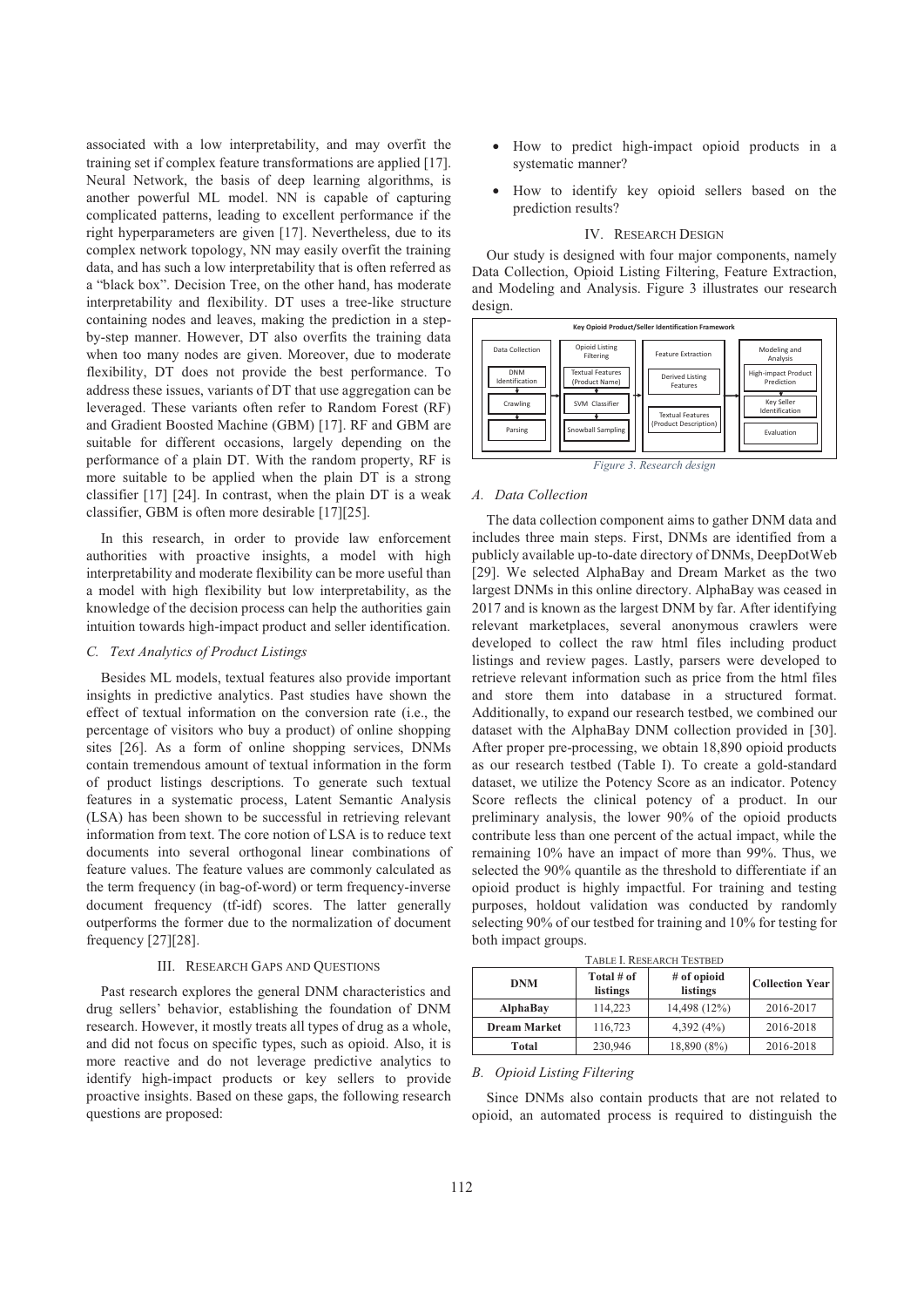opioid-related products. Through an opioid product keyword list obtained from medical resources including National Institute of Drug Abuse [31] and American Addiction Centers [32], an initial product list of opioid types was compiled. After the initial identification, tf-idf and LSA are leveraged to create a set of features from the product name. Then, an SVM classifier is trained to label other potential opioid products. Lastly, we examined the outcome, and expanded the keywords list according to the results. The whole process is iterated for multiple times until the keyword list stop expanding during this snowball-sampling procedure, identifying 18,890 opioid products out of a total of 230,046 listings as result.

# *C. Feature Extraction*

To transform the data into suitable format for the described ML models, feature extraction processes were conducted on the unstructured text, namely product name and product description. As depicted in Figure 1, product name contains information of package weight and opioid type; writing styles of product description also vary for products. Some sellers embed promotion information in the description in uppercase words. Figure 4 shows an example that reveals the same type of opioid products with different descriptions and sold quantities.



*Figure 4. Example of two fentanyl products with different description styles*

To capture such textual information, the following feature extraction process was employed. Firstly, a parser leveraging Regular Expression (Regex) matching is developed to retrieve the unit package 'weight' and 'opioid type' from product name. Secondly, we calculate the proportion of 'uppercase words' and the 'word counts' for each product name and description, representing the 'emphasis' and 'length' of each product name and description. Lastly, to represent the context of the product description, tf-idf and LSA are again leveraged to obtain 50 numeric features from each product description. Table II summarizes the extracted features.

| <b>Features</b>      | <b>Description</b>                                           |  |  |
|----------------------|--------------------------------------------------------------|--|--|
| <b>Product Name</b>  | Name of the product shown on the listing page.               |  |  |
| <b>Description</b>   | <b>Description</b> of the product shown on the listing page. |  |  |
| Price                | Price of the product.                                        |  |  |
| Days on stock        | How many <b>days</b> the product has been on stock.          |  |  |
| <b>Quantity Sold</b> | <b>Transaction amount</b> for a product.                     |  |  |
| <b>Trust level</b>   | Seller's reputation, provided by buyers.                     |  |  |
| Seller level         | How long since the seller join AlphaBay.                     |  |  |
| <b>Type</b>          | The <b>opioid type</b> of the product                        |  |  |
| Weight               | The weight of the product package in grams.                  |  |  |
| Length               | Word counts in product name/description.                     |  |  |
| <b>Emphasis</b>      | Proportion of <b>uppercase</b> words in product description. |  |  |

TABLE II. SUMMARY OF EXTRACTED FEATURES

| <b>LSA</b> features | 50 numeric values mapped from the description context |  |  |
|---------------------|-------------------------------------------------------|--|--|
|                     | (50 Orthogonal vectors obtained from LSA and tf-idf). |  |  |

#### *D. Modeling and Analysis*

After the data is properly processed through the first three steps, the last step is to conduct analysis to predict high-impact opioid products and identify key sellers. As discussed previously, a clinical potency metric called Potency Score is introduced to reflect the impact of products. To this end, we identified three indicators of impact based on discussions with medical professionals in the field. Accordingly, the Potency Score (PS) is defined as the product of *quantity sold*, *package weight*, and its *potency ratio* (relative to the potency of morphine [33]). The Potency Score of product *k,* is given as follows:

$$
PS_k = (Q_k \times W_k \times P_k)
$$

Whereas the subscript *k* denotes the *k-th* opioid product listing,  $Q, W$ , and  $P$  refer to the quantity sold, unit package weight, and unit potency ratio relative to the same weight of morphine, respectively. After calculating the Potency Scores, the products with top 10 percent Potency Scores are chosen as candidates of high-impact opioid products, resulting in a 90 percent majority baseline for the following modeling and evaluation.

In order to predict high-impact products, ML models are leveraged. Since maintaining high interpretability helps law enforcement authorities better understand the decision process, DT is selected as the model's family. In our preliminary analysis, the plain DT generates a prediction with 91 percent accuracy, which is barely better than the 90 percent majority baseline and therefore is recognized as a weak learner. Thus, as noted in the literature review section, GBM aggregation is utilized to improve the model performance. Given the mentioned properties of GBMs, we selected the Extreme Gradient Boosting Tree (XGBoost), a computationally efficient implementation of GBM aggregation to implement the model [34]. To evaluate our prediction results, precision, recall, and fscore are used as the most common measures of classification performance [2]. SVM and NN are also used as benchmarks.

Based on the prediction results, the high-impact opioid products are linked to sellers in order to identify key sellers. With the trained high-impact product prediction model (HIP-Model), we can obtain the classification results for the desired opioid listing dataset. By aggregating the results, a list of potential key sellers is generated. Figure 5 illustrates the key seller identification procedure.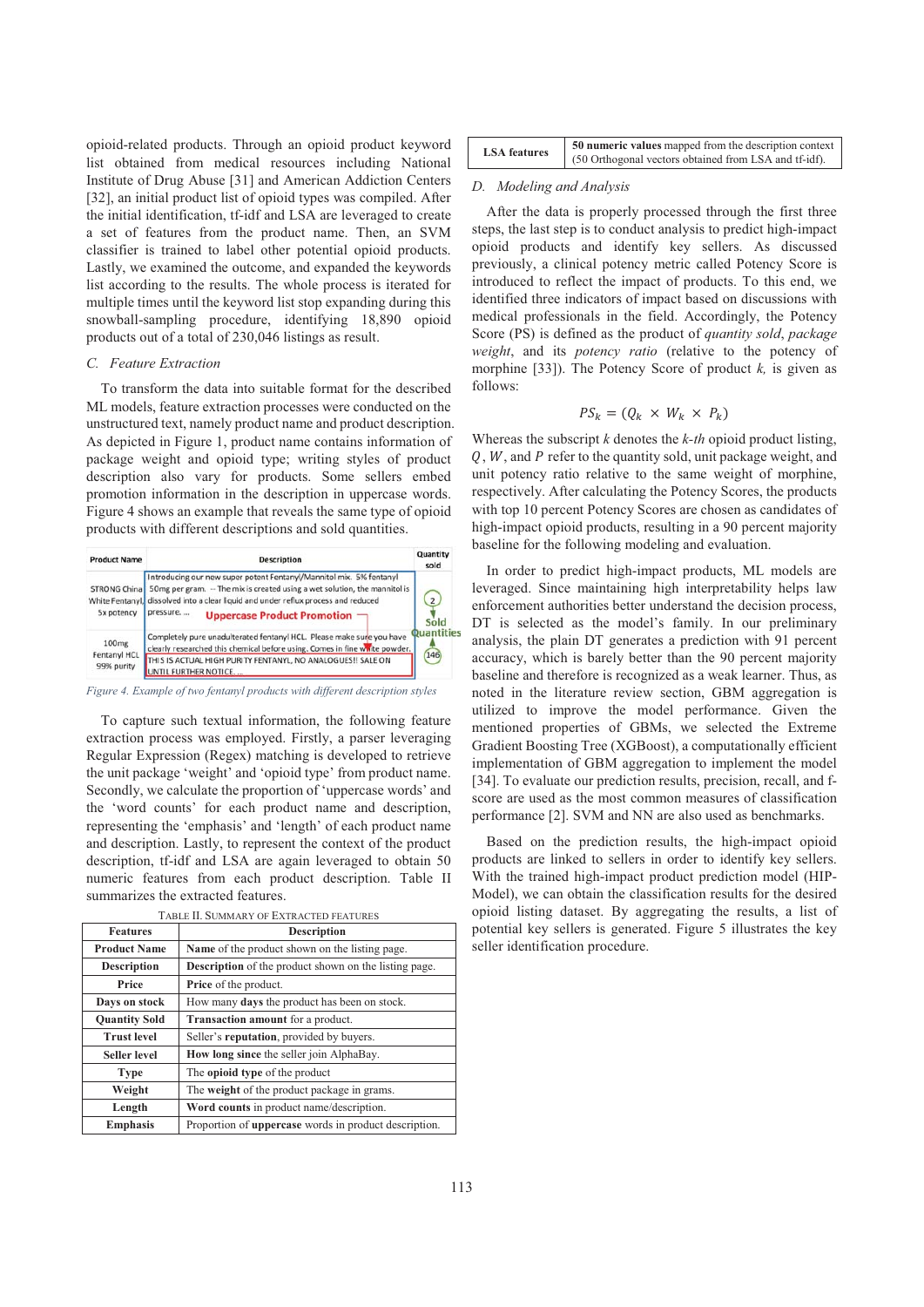| Algorithm 1: Key Seller Identification                                            |
|-----------------------------------------------------------------------------------|
| <b>Input:</b> Opioid Listing, each row represented as $X_i$                       |
| <b>Output:</b> Key seller list                                                    |
| begin                                                                             |
| foreach $X_i$ in Opioid Listing do                                                |
| $y_i \leftarrow$ Class result indicated by the trained HIP-Model(X <sub>i</sub> ) |
| if $y_i = 1$ then                                                                 |
| Append $X_i$ to the <i>High-impact Product List</i> , represented as $P_i$        |
| foreach $P_i$ in High-impact Product List do                                      |
| $S_i \leftarrow$ SellerName retrieved from P <sub>i</sub>                         |
| Append $S_i$ to the Key Seller List                                               |
| return Key Seller List                                                            |

*Figure 5. Key seller identification procedure*

#### V. RESULTS AND DISCUSSION

Table III summarizes the prediction performances for XGBoost model in AlphaBay and Dream Market. To assess the significance of the results, paired t-tests with 31 resampled training and testing sets were conducted. XGBoost generally outperforms other models with or without LSA linguistic features. However, LSA linguistic features may not necessarily improve the performance. Since LSA is a relatively simple approach, more sophisticated computational linguistic or natural language processing methods may need to be applied to capture contextual information in future research.

|                           | Results for AlphaBay (%)            |           |             |          |  |
|---------------------------|-------------------------------------|-----------|-------------|----------|--|
| Model                     | Accuracy                            | Precision | Recall      | F-score  |  |
| <b>XGBoost</b>            | 93.8%***                            | 75.0%***  | 55.6%***    | 63.9%*** |  |
| $XGBoost +$<br><b>LSA</b> | 94.6%                               | 79.6%     | 63.0%       | 70.3%    |  |
| <b>SVM</b>                | 84.6%***                            | 25.9%***  | 30.6%***    | 28.1%*** |  |
| $SVM +$<br><b>LSA</b>     | 84.2%***                            | 39.9%***  | 27.6%***    | 32.6%*** |  |
| <b>NN</b>                 | 88.7%***                            | 66.7%***  | 59.8%***    | 63.1%*** |  |
| $NN + LSA$                | 88.8%***                            | 70.4%***  | $62.5\%***$ | 66.2%*** |  |
| Model                     | <b>Results for Dream Market (%)</b> |           |             |          |  |
|                           | Accuracy                            | Precision | Recall      | F-score  |  |
| <b>XGBoost</b>            | 95.1%                               | 87.2%     | 69.4%       | 77.3%    |  |
| $XGBoost +$<br><b>LSA</b> | 94.47%***                           | 75.9%***  | $67.4\%**$  | 71.4%*** |  |
| <b>SVM</b>                | 89.0%***                            | 54.5%***  | 49.0%***    | 51.6%*** |  |
| $SVM +$<br><b>LSA</b>     | 82.1%***                            | 44.2%***  | 39.2%***    | 41.6%*** |  |
| <b>NN</b>                 | 93.3%***                            | 59.3%***  | 56.9%***    | 58.1%*** |  |
| $NN + LSA$                | 93.9%***                            | 60.9%***  | 57.8%***    | 59.3%*** |  |

TABLE III. EXPERIMENT RESULTS

Among our testing set of 1,266 listings, 101 of them are predicted as high-impact products. Through linking products and sellers, 51 sellers are associated with these products. 19 sellers out of the 51 hold more than one product predicted as high-impact, and therefore are recognized as existing key sellers. Table IV summarizes the top 5 sellers identified in our testing set. As shown in the table, morphine, fentanyl, and heroin are among the top high-impact products associated with key sellers. Moreover, our results show that U.S., Canada, U.K., Netherlands, and China are the countries associated with the top

50 sellers in DNMs, while China is being the only country from Asia in this list.

| TABLE IV. TOP 5 OPIOID SELLERS WITHIN TESTING SET |  |
|---------------------------------------------------|--|
|---------------------------------------------------|--|

| <b>Seller Name</b> | Country     | # of<br><b>Products</b> | Focused<br>Category | <b>Sales</b><br>Volume |
|--------------------|-------------|-------------------------|---------------------|------------------------|
| $h**w$             | Canada      | 13                      | morphine            | \$166,390              |
| h*******?          | U.S.        | 11                      | fentanyl            | \$39,513               |
| T*************     | Netherlands | 10                      | heroin              | \$25,345               |
| $n******1$         | Canada      |                         | fentanyl            | \$25,680               |
| R*********c        | China       |                         | fentanyl            | \$5,277                |

To show the interpretability of our model via an illustrative example, we demonstrate the obtained model for a key seller suggested by our method. In Figure 6, we visualize the XGBoost decision process for the corresponding product. The green path refers to a step-by-step decision process for a product in our model. Each node of the model divides the products into two subgroups based on a learned criterion. If the product has a property that meets the criterion, it goes to the left path of the node, and vice versa. In this example, the model first examines weight of the opioid package. Since the product weighs 226.8 grams (i.e., greater than 22.25 grams), it is a candidate for being high impact. Next, the model examines the duration that this product has been on the stock. Since the product has only been on stock for 50 days (i.e., less than 320 days), it remains to be a candidate for being a high-impact product. Next, the model examines the time the seller has been active in the DNM represented by a positive integer denoted by 'seller level.' Passing along the left path after checking the seller level, the model examines if this product is NOT a type of codeine ('Codeine  $= 0$ '). Since the product type is codeine, it traverses to the right path and its weight is checked again. At the end, the product is classified as a high-impact product.



*Figure 6. Decision process of a high-impact opioid product*